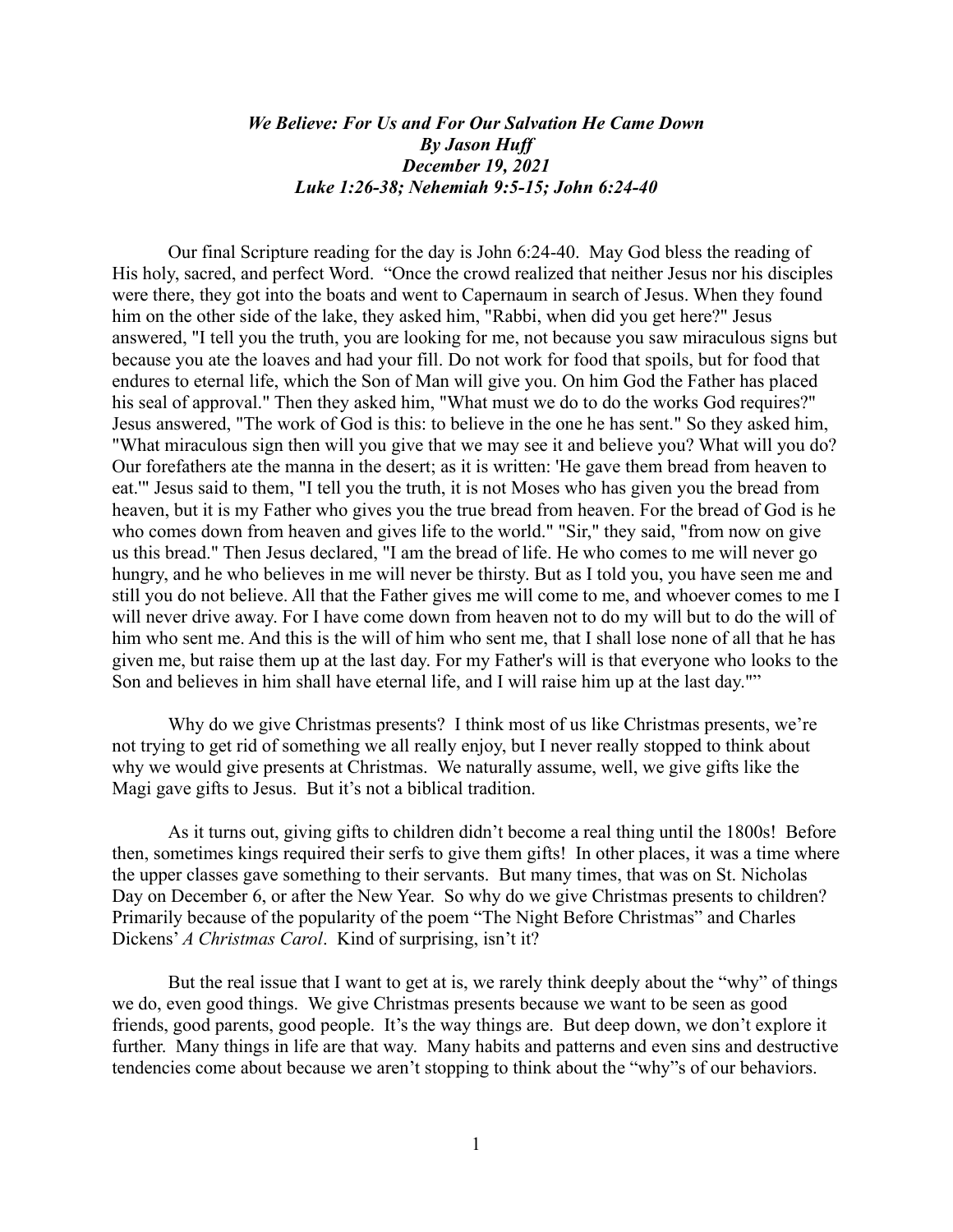I wanted to think about that for a moment because our study this week is going to take us into a big "why" – the "why" of why Jesus was incarnate in the Christmas season 2,000 years ago. We've been studying the Nicene Creed together; this is our third week examining it during Advent. It's the one creed that all parts of the Christian church have agreed upon. And after teaching us that Jesus is God and Jesus is our creator, it teaches us this: "For us and for our salvation he came down from heaven; he became incarnate by the Holy Spirit and the virgin Mary, and was made human."

As we break down the first part of the sentence, there are three things there to think about: Jesus came for *us*. Jesus came for *our salvation*. And to do that, Jesus *came down from heaven*. Each of these is important to understand.

First, Jesus came for *us*. Romans 8 tells us that creation groans and longs to be set free from bondage. Yet Scripture literally only talks about this once. But there are literally dozens of Bible verses that discuss Jesus coming for us. And this speaks to why we worship Jesus and give Him all the glory He deserves – because He values us.

Psalm 8 puts this in perspective. It says, "What is man that you are mindful of him, the son of man that you care for him? Yet you have made him a little lower than the angels and crowned him with glory and honor." Despite the gorgeousness of the creation, despite the immensity of the universe, God values us more than all that. God loves us. The Father sent the Son for us. That's both humbling and awesome.

One of the biggest problems we have in life is defining our worth. The world defines our worth by what we do, the things we've accomplished, the number of followers we have on social media. It is no wonder that people are distressed and anxious! The world is in constant judgment mode. We all feel it. As far as the world goes, you're only worth your last success.

But that isn't the way God thinks about us. He loves His people. He cares about us. His love for us is so deep that Jesus came for us. That functionally changes how we think about ourselves. If God loves us, we know that we matter. We know that what the world says doesn't really matter because if God has claimed us, that's all that matters. Your value comes from your being made by God and made in His image. You have enough value that Jesus came for you. When things are tough, when you feel exhausted and weary, when you doubt your own value, know that Jesus came for you.

Knowing that's true, we can move on to the next concept: that Jesus came for us and *for our salvation*. Jesus did not just come to experience life on Earth because it seemed fun. He didn't have a pressing need to become human to see what it was like or even to relate to us – as our maker, He could relate to who He made us to be just fine. But the problem was, we couldn't relate to Him. The distance between us, carved out by us and our sin, made God unrelatable from our perspective.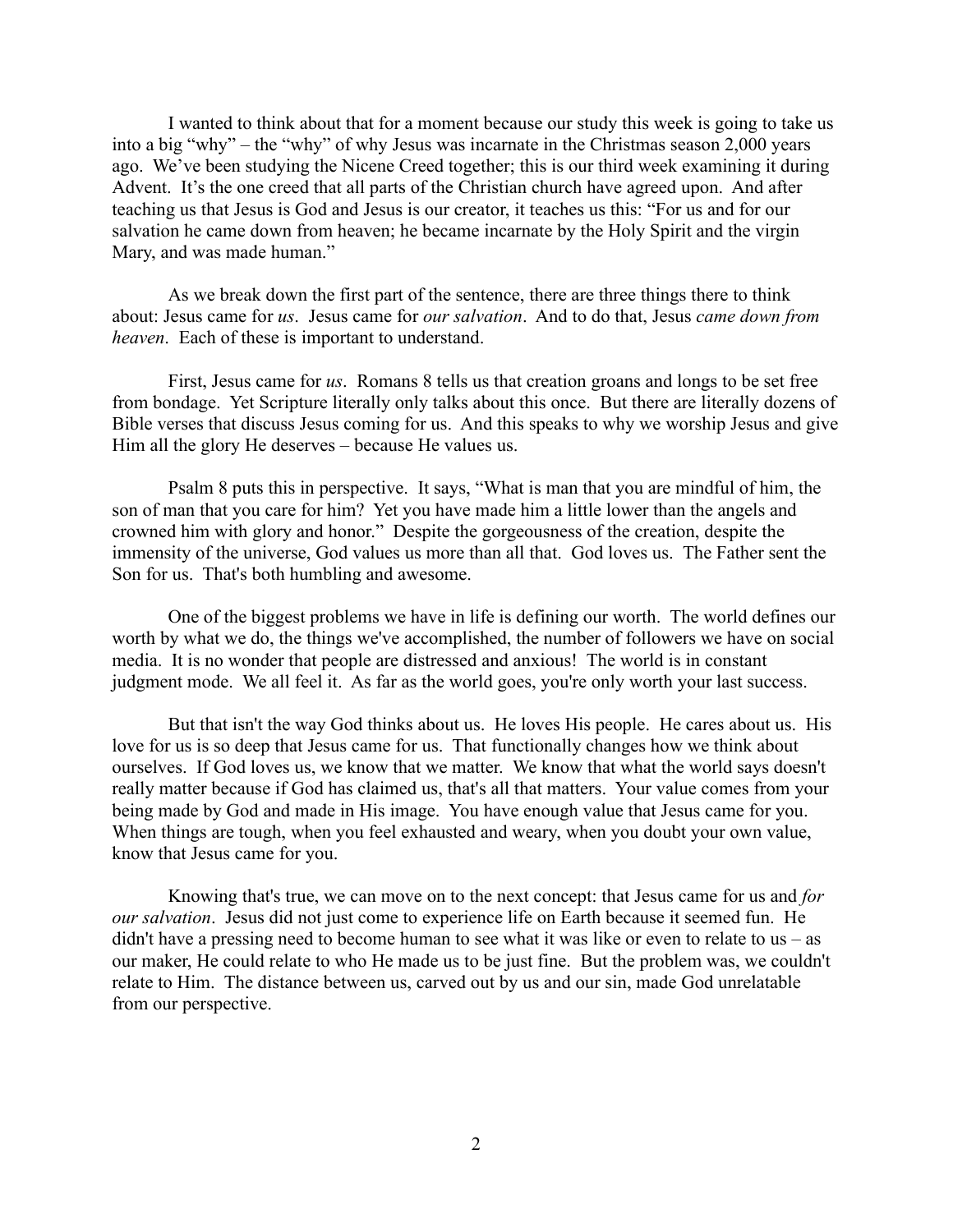This is what we must never lose sight of, that Jesus came down for our salvation. The shadow of the cross looms over the manger. The wise men give gifts fit for a king, yet one of them – myrrh – was commonly used for embalming, and it was used at Jesus' burial. In every single gospel account, Jesus is well aware of His coming death and predicts it well in advance to the disciples. Jesus is on a mission from the beginning of His life, and it is to live a perfect life – a life in perfect harmony with the will of God the Father – so that He can be the perfect person to bring about our salvation through the cross.

When we look at nativity scenes, we feel our heartstrings tugged a bit. There's a certain sweetness to parts of the story as we tell it. And yet, at the same time, we also have to realize that we make this scene necessary. It is our sin and disbelief, our disobedience and disregard for God, that makes it necessary for Christ to leave His throne. He becomes nothing, humbled as a little child, because we need Him to live a perfect life on our behalf, to replace Adam as the head of our race, to save us from sin and death and hell and, in some real way, ourselves.

Often, the season of Lent is when we get serious about what Jesus went through to bring about our salvation. We think about His pain and suffering on the cross and we realize, "My sins took Him to the cross." If we have been spiritually awakened by God, then our desire is to repent, to stop doing the things that nailed Him there. That's right and good.

But if we think about the birth of Jesus theologically, it should also lead us to belief and repentance of our sins. There's no doubt that crucifixion is a terrible death, and Jesus being completely innocent made His death a travesty that revealed both the depths of our sin and the lengths to which Jesus would go to redeem us. But when we think about Jesus, King of the Universe, creator of all things, God the Father's very own Son...to think of Him becoming helpless, reliant on His parents and family for years, humbling Himself to be born to a peasant family, to live in the most backwater part of a backwater place, where the catchphrase was, "Nothing good comes out of Nazareth," it stuns us. His death is just the end of what He did for us. His humble beginnings call us to repent too, because it was our disobedience that required Him to make Himself nothing for our sakes. A proper view of the manger includes not just worship but repentance, a change of heart and mind away from sin and towards Jesus.

And that kind of leads us into the third idea: *he came down from heaven*. This puts such a fine point on it. Jesus came down from His rightful place beside the Father to do what He did. And you know what strikes me? If any of us had done that, we probably would have been like, "Do you know all I gave up for you? You should be pretty thankful, you ungrateful people!" But Jesus was never like that. Jesus spoke about who He is naturally, that His relationship with the Father was just the most natural thing. He didn't guilt people into believing. He set them free from their burdens of sin, free from their sicknesses, free from their pasts, free from all these things that were haunting them, and they followed Him.

The reason we were looking at the readings from Nehemiah and John today were because Jesus uses specific terminology that the Jewish people would have been familiar with when He describes Himself. And that particular terminology is manna. Most of us know that story, but it's always good to have a refresher.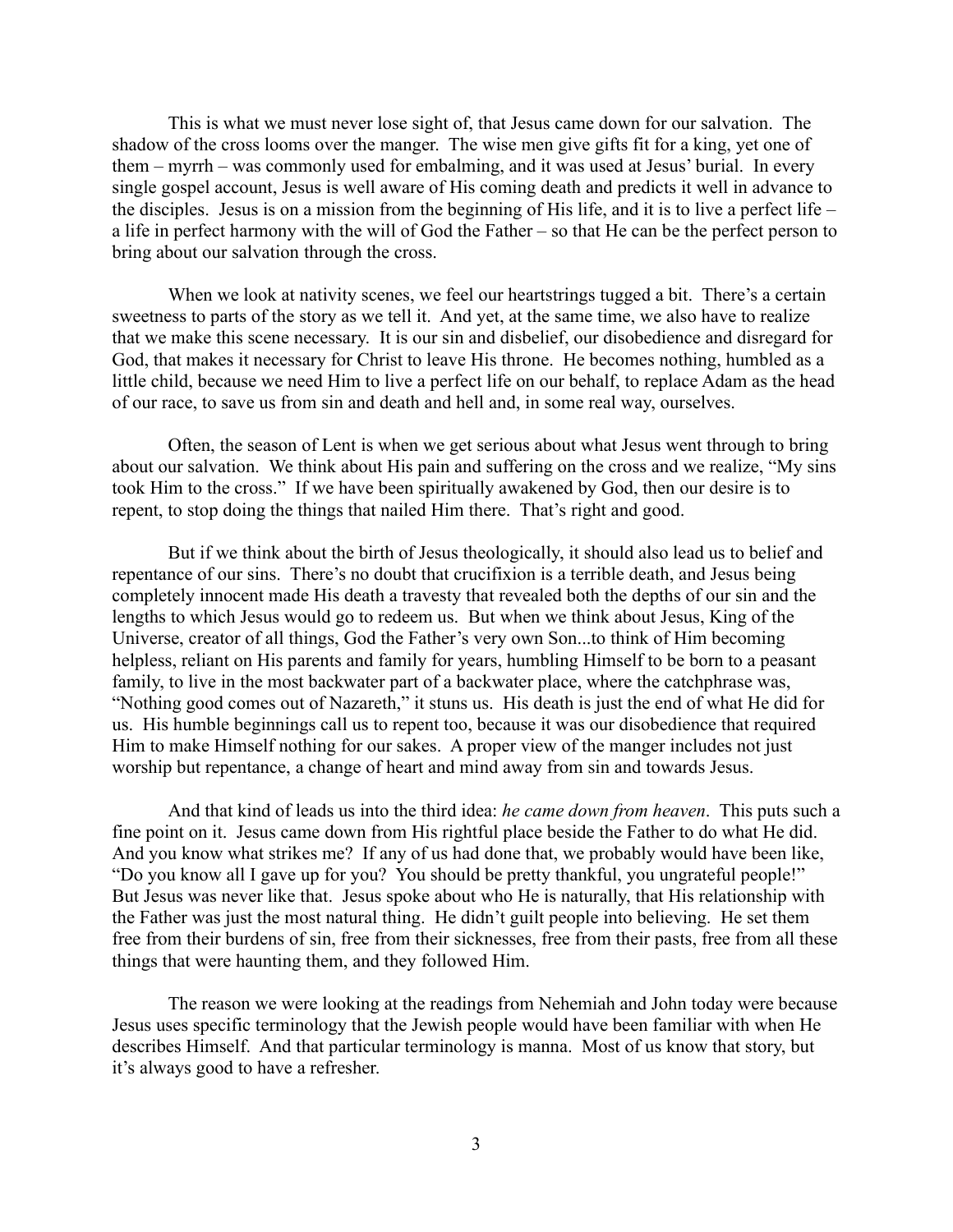When God used Moses to lead the Israelites out of their captivity in Egypt, they lived in the wilderness between Canaan and Egypt for forty years. In some Bible studies we've done, we've seen pictures of the region – even today, it is a mountainous, barren sort of place where you're just not going to find enough food for the thousands upon thousands of Hebrews that came out of slavery. And so, six days a week for forty years, God provided manna for His people – with a double portion before the Sabbath day of rest. You could gather as little or as much as you wanted, but you always had enough – but if you tried to keep any, it would immediately go bad the next day. God provided what you needed every single day. That manna, we're told, came down from heaven.

In our passage from John, Jesus' listeners want some sort of sign from Him as sort of a proof that He is who He says He is and that they should do what He commands them to do. Now keep in mind, this is directly after Jesus has fed the 5,000 – all of them had a gigantic sign right in front of them already! Isn't that just like us? God does something miraculous for us and we say, yay! Then God asks something difficult of us and we're like, "Um, can we have another sign first just to make sure we should do the hard thing?"

But Jesus says they shouldn't be that concerned with the loaves and fishes He multiplied, or even about the manna that God sent from heaven to their ancestors. They concern themselves with Him, because He is the bread of life who has come down from heaven. The manna their ancestors received was just a foretaste, just a sign, of what was to come. He has come down from heaven to do the Father's will so that all the Father has given Him will be raised up on the last day and given eternal life.

In ancient legends, the gods came down to spy on people, usually in disguise, to punish them for doing evil and to spare them for doing good. But that's what separates out the fantasy from the reality. In the myths, the gods would only appear to be human for a moment, just long enough to see for themselves what was really going on. No god would even think about becoming human for real. But that's what the Nicene Creed says and what Scripture confirms: "he became incarnate by the Holy Spirit and the virgin Mary, and was made human."

Jesus' coming down was different. He was enfleshed. He became human. And as He became the God-Man, He will remain for all time. He has His resurrection body even now, as He sits at the right hand of God the Father. It's a perfected body, it's a spiritual body, but it is still human. Jesus will never stop being human. So when Jesus came down, when He became incarnate, He took on humanity permanently. We needed a deliverer with the perfection of God but of our own flesh and blood. So that is what Jesus became when He came down.

One of the earliest heresies in the church was not the belief that Jesus was simply human, like some people are tempted to believe today. Believe it or not, the first major heresy in the church, the first major false belief, was that Jesus only appeared to be human. Because so many people had seen His miracles, and because He did so many of them, there was very little question amongst believers that Jesus was the Son of God. What they had a harder time believing was that Jesus was human. But Jesus did not just wear a human mask to hide His divinity like the old Greek gods did. He came down from heaven. He took on our humanity. He became what He came here to save.